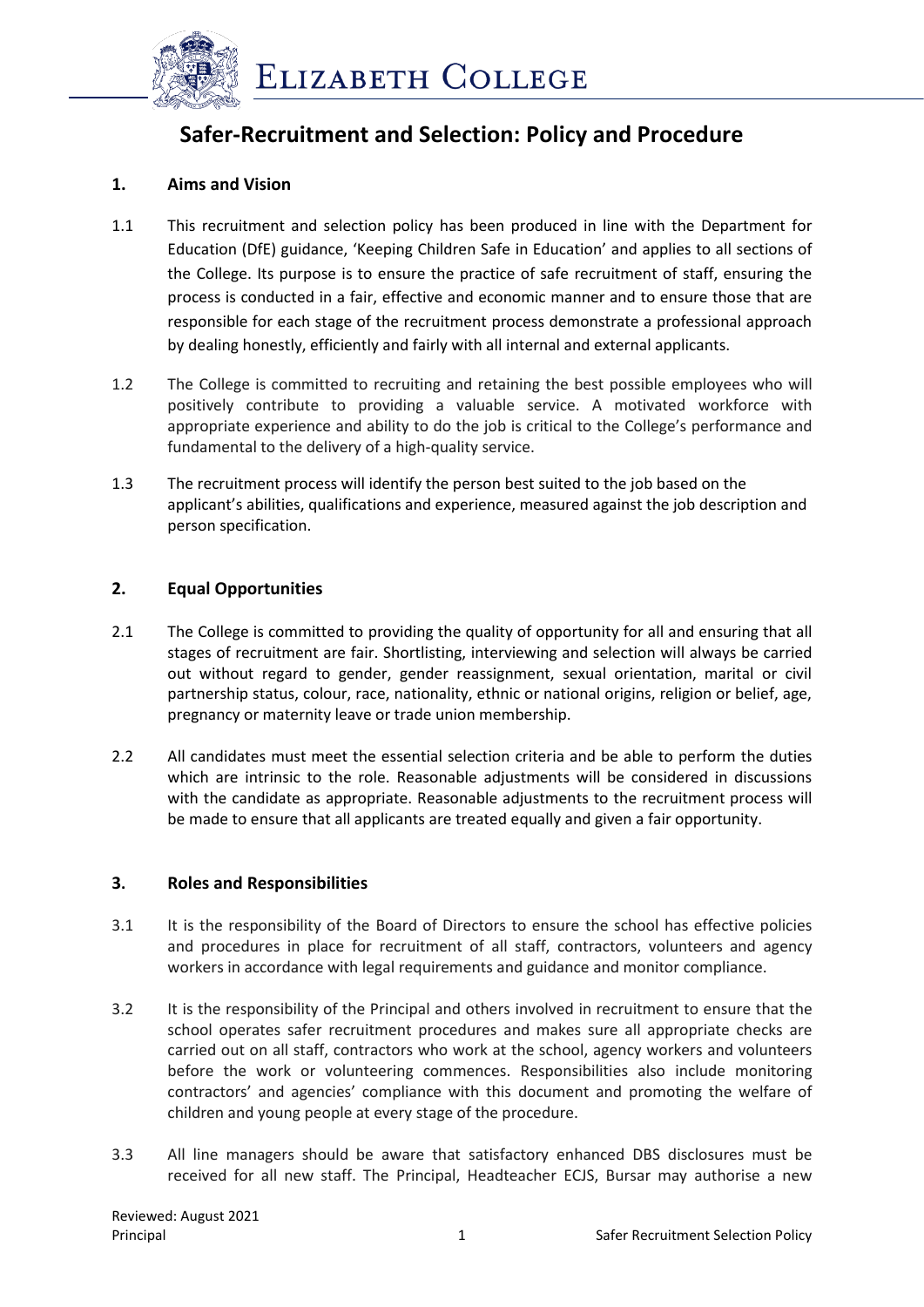

member of staff to start work prior to receipt of a satisfactory DBS disclosure providing that:

- a) the enhanced DBS disclosure has been applied for before the start date
- b) all other checks (including references) have been completed
- c) and a written risk assessment has been conducted, with satisfactory measures put in place to supervise the new member of staff. This risk assessment must be reviewed fortnightly until the satisfactory DBS disclosure is received.

## **4. Advertising and the initial process of recruiting**

#### **4.1 Advertising**

- 4.1.1 The following procedures and practices are in place to ensure the safe recruitment of staff and to ensure equality of opportunity.
- 4.1.2 The College will generally advertise vacant posts to encourage as wide a field of applicants as possible. Normally this entails internal and external advertisement in relevant publications or websites, including the College's own website. Any advertisement will include a clear statement of the College's commitment to safeguarding and promoting the welfare of children.

#### **4.2 Job Description**

4.2.1 The job description outlines the general nature of the post including the main duties and responsibilities and it will identify the line manager for the post. It is accompanied by the person specification (qualifications, attributes and skills required) and it is these criteria that are used as selection criteria by those scrutinising the applications.

#### **4.3. Application Pack**

- 4.3.1 Prospective applicants are supplied with:
	- a) particulars of vacancy
	- b) school application form
	- c) job description, person specification, selection criteria
- 4.3.2 The College uses its own application form. All applicants for employment are required to complete this form before their application can be considered. This form contains questions about their academic achievements and full employment history. All applicants are required to account for any gaps or discrepancies in employment history and provide reasons for moving between posts. CVs will not be accepted.
- 4.3.3 The application form includes the applicant's declaration regarding convictions and working with children and will make it clear that the post is exempt from the provisions of the Rehabilitation of Offenders Act 2002.
- 4.3.4 All applicants will be made aware that providing false information is an offence and could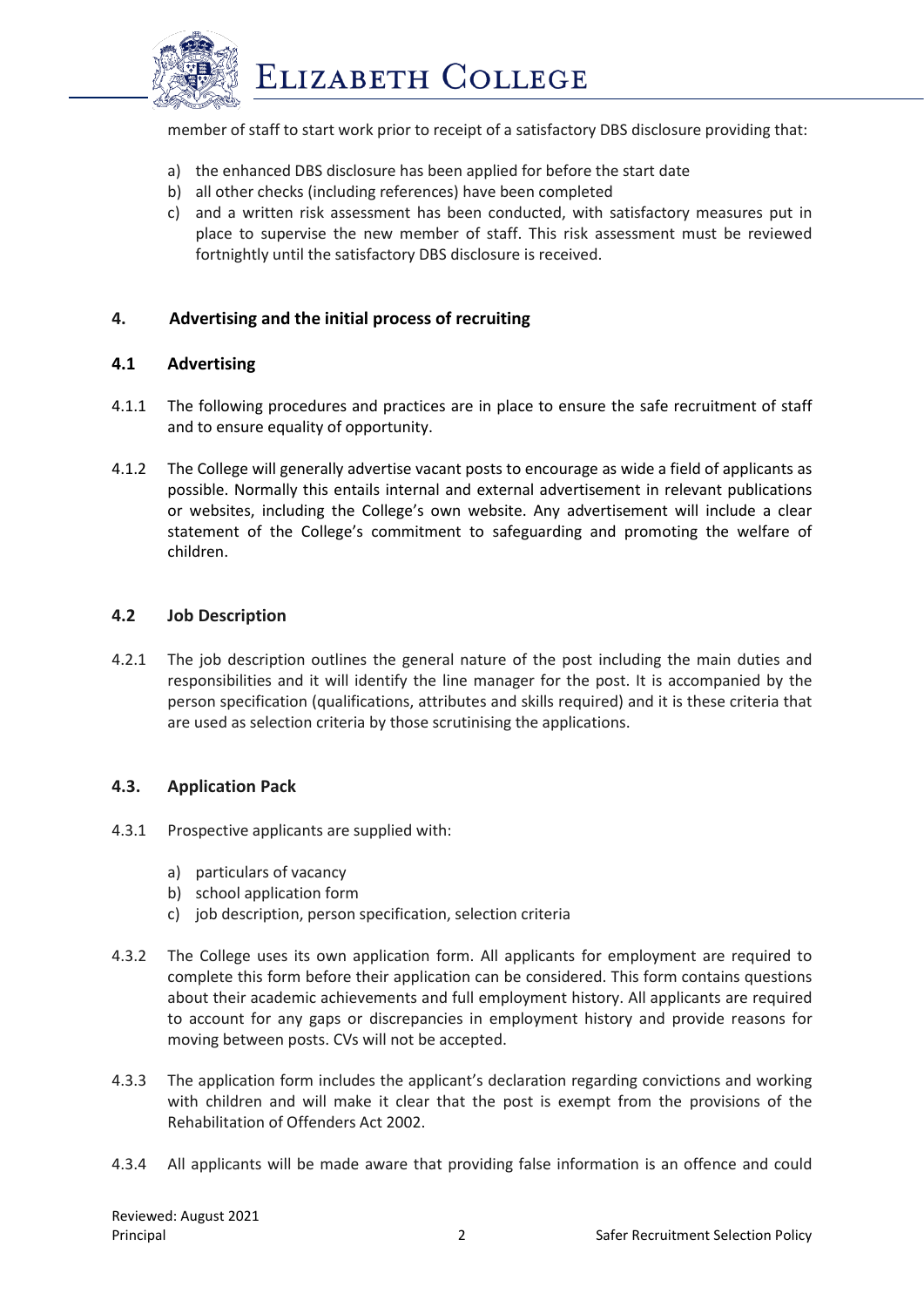

result in the application being rejected or summary dismissal if the applicant has been selected and possible referral to the police and other professional regulatory bodies.

# **5. Received applications and short-listing**

## **5.1 Handling Applications**

- a) Applications submitted online will receive an acknowledgement email from the HR Coordinator.
- b) All applications should be initially scrutinised by at least one member of staff who has completed safer recruitment training. Any applicant who has not completed the College's application form in full will be asked to do so if they wish to have their application considered further.
- c) It is not the College's usual policy to allow individual visits from prospective applicants prior to short-listing or interview. In some instances, all candidates may be offered the opportunity to visit as part of the short-listing process.
- d) All those involved in the short-listing process have a responsibility to scrutinise the application forms and letters of application carefully. In addition to judging the application against the criteria for the post, anyone noticing an anomaly should make a written note to that effect.
- e) The HR Coordinator will be responsible for collating a list of all applications as they arrive.
- f) The Principal, Headteacher ECJS or Bursar will have specific responsibility for ensuring that a thorough scrutiny of the application has taken place, as per safer recruitment guidelines, prior to the interview. This should include a month-by-month record of employment since leaving school to the present date. Any gaps should be noted and followed up either immediately before or at interview. This scrutiny will form part of the specific questions regarding safeguarding during the formal interview process.

## **5.2 References**

- 5.2.1 References of applicants who meet the short-listing criteria will be taken up, where possible, before interview or as soon as possible after interview where appropriate. Referees are sent the following:
	- a) standard request with the College reference form attached for completion, via email
	- b) a copy of the job description
- 5.2.2 Referees must include the most recent employer (Headteacher for those applying for a teaching role) as well as the most recent employer who has known the candidate working with children, if relevant. Open references or references that are solely character references from close family members or friends are not acceptable, unless in exceptional circumstances (i.e. school leavers or candidates who are previously self-employed).
- 5.2.3 Where a reference appears inadequate or incomplete, invites further contact, or contains conflicting information, contact should be made with the person providing the reference, by a designated member of staff by telephone, to gather further information.
- 5.2.4 The referee's copy of the job description should not include the salary details where a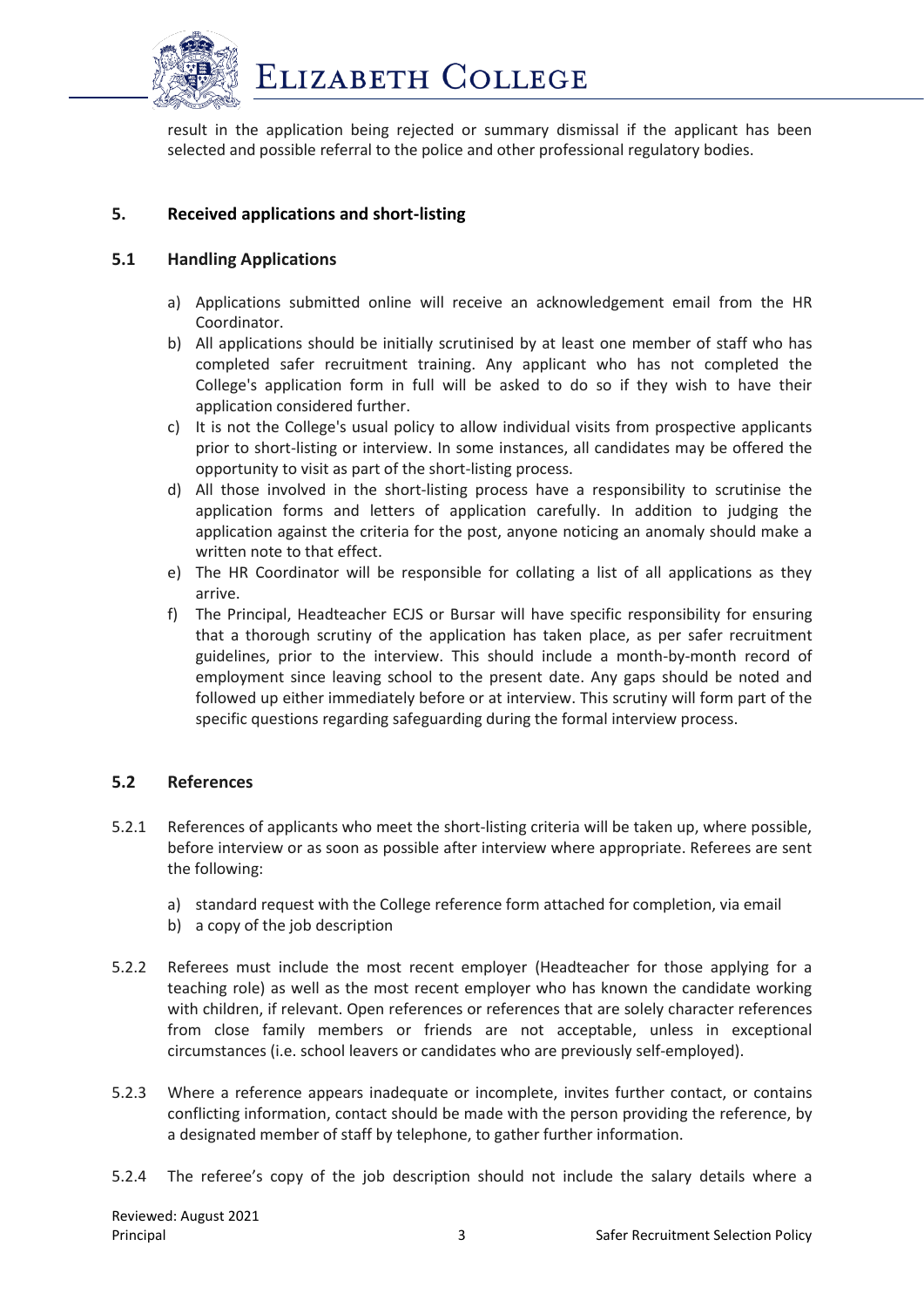

precise figure or hourly rate is included (which is often the case in teaching support posts).

# **5.3 Shortlisting**

- 5.3.1 Following the closing date, a panel will independently scrutinise applications further using a selection matrix when necessary (a simple format, cross-referencing candidates against the criteria in the job description and the person specification).
- 5.3.2 In addition to judging the application form against the criteria for the post, anyone noticing an anomaly in the information provided will make a written note to that effect to be followed up at interview if applicable.
- 5.3.3 The final shortlist will be drawn up by the panel at a short-listing meeting. In the case of a teaching vacancy this meeting will normally be chaired by the Principal/Headteacher ECJS or the line manager of the relevant team. In the case of support staff, it will be the relevant team leader and the Bursar.
- 5.3.4 The short-listing meeting normally takes place within five days of the closing deadline having been reached. All those involved in the interview process should attend this meeting. Those unable to do so should send written recommendations to this meeting on the selection matrix.

#### **5.4 Interview Process**

5.4.1 All short-listed candidates are contacted by telephone or email to invite them to attend an interview and to ensure their availability. This will be completed by the HR coordinator.

#### **5.5 Interview Pack**

- 5.5.1 The interview pack should contain:
	- a) the interview programme of the day, including lesson background information sheet for teaching positions and a test related to role may be required for any support staff or senior posts.
	- b) interview email or letter, detailing identification paperwork required, including qualification certificates that should be provided on the day of interview.
- 5.5.2 Tour guides are usually prefects/senior students who study the relevant subject, or it may be a member of staff.
- 5.5.3 Teaching a lesson is an essential aspect of the process for making a teaching appointment. Information will be supplied to the teaching candidate ahead of the interview day providing the context and content of the lesson to be taught. Candidates are given the opportunity to ask any questions they may have about this aspect of the interview process. If it is impossible to see a candidate teach additional questions may be added to the interview in order to explore their strategies.
- 5.5.4 The College does not generally offer telephone interviews, although Teams may be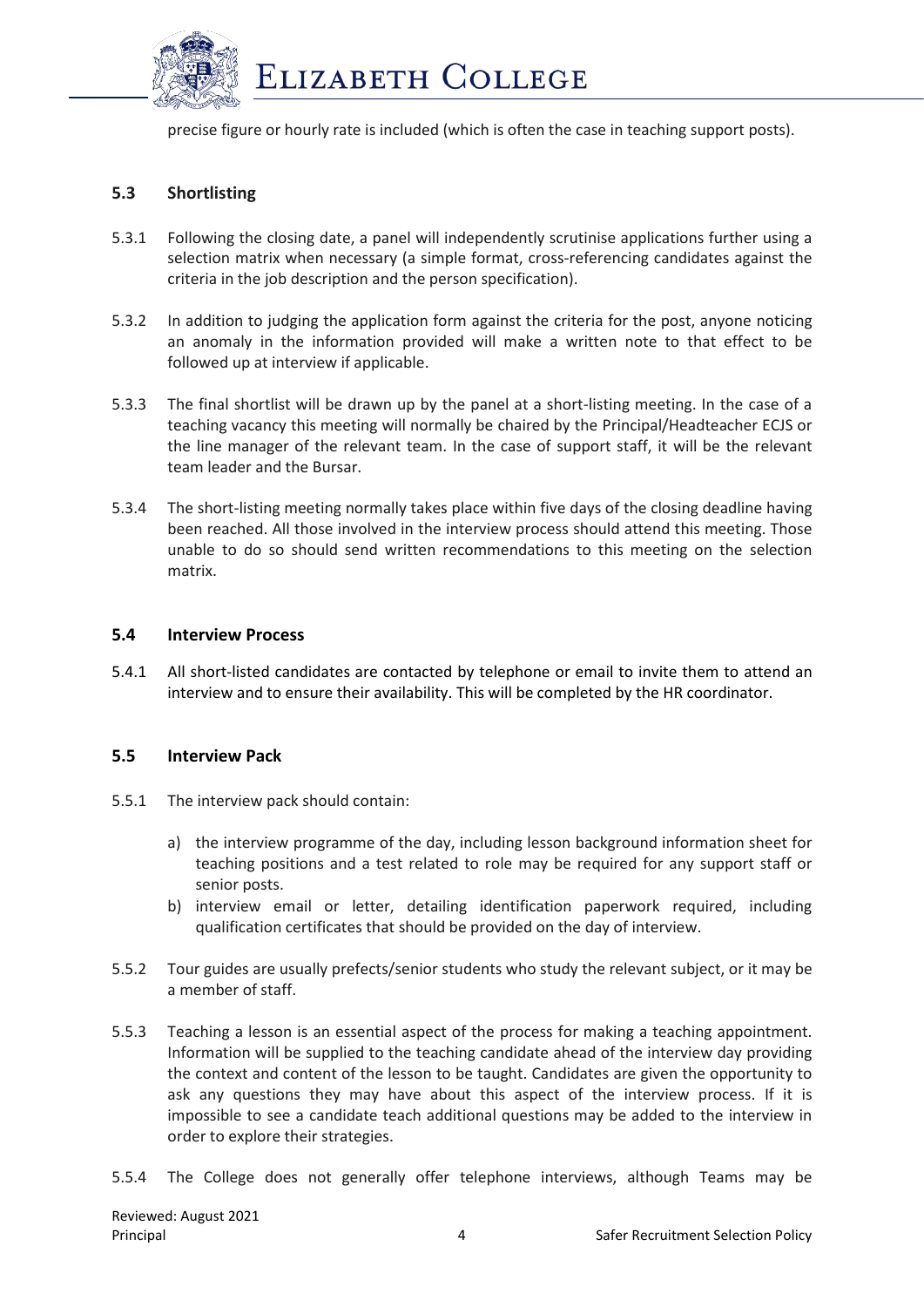

appropriate in exceptional circumstances (for example if the applicant is abroad or during a pandemic when travel is impossible).

## **5.6 Interview Programme**

- 5.6.1 The interview process will explore the applicant's ability to carry out the job description and meet the person specification.
- 5.6.2 The programme normally includes:
	- a) tour of the College, department or area that the individual is going to work within
	- b) lesson (for teaching posts, usually observed by a head of faculty/department or team leader)
	- c) a test relevant to post (for admin or senior staff)
	- d) coffee and/or lunch with staff members of the department/associated departments.
- 5.6.3 Each interview process must include at least one person who has successfully undergone Safer Recruitment training (e.g. the Principal, Vice-Principal, Headteacher ECJS, Bursar or the HR Coordinator).
- 5.6.4 Core questions to be asked of all candidates will be agreed by all interviewers prior to interview, as well as any specific questions relating to an individual's application.

#### **5.7 During the interview**

- 5.7.1 Candidates will always be required to:
	- a) explain satisfactorily any gaps in employment or significant periods of time working or living abroad
	- b) explain satisfactorily any anomalies or discrepancies in the information available to the interviewers
	- c) declare any information that is likely to appear on an enhanced disclosure
	- d) demonstrate their capacity to safeguard and protect the welfare of children and young people by providing specific examples of previous experience or by going through the steps they would take if they haven't been in that position.
- 5.7.2 Notes are taken of responses and of any questions asked by the interviewee.
- 5.7.3 During the interview process relevant qualifications etc. will be scrutinised and checked by the HR Coordinator. Copies taken will be dated and initialled to show that originals have been seen.
- 5.7.4 Any information regarding past disciplinary action or allegations, cautions or convictions will be discussed and considered in the circumstances of the individual case during the interview process.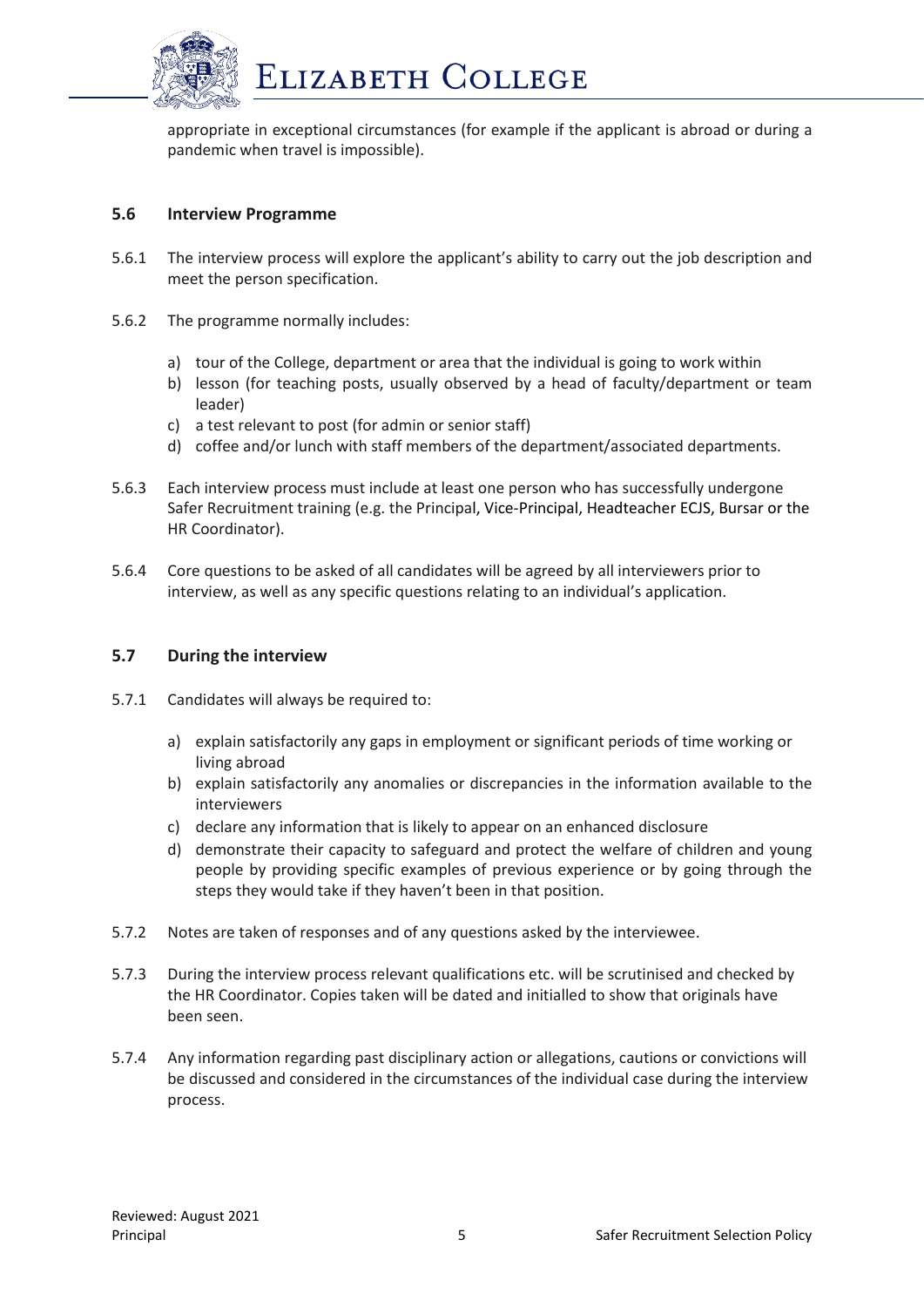

#### **5.8 Interview Expenses**

5.8.1 Where relevant reasonable travel expenses for travel to the interview are paid to applicants. Candidates provided with expense claim forms to complete should return them (with receipts) to the HR Coordinator to be passed to the Bursary for payment. All candidates are asked to detail the position that they had applied for accounting purposes.

## **6. Candidate Selection**

#### **6.1 Final selection meeting**

- 6.1.1 This is held as soon as possible after the interview candidates have departed. This meeting involves all those involved in the selection/interview process. A record of decision making to appoint an individual ahead of others must be noted, to ensure that there is a record to provide clear honest feedback to the unsuccessful candidate/s if required.
- 6.1.2 Interviewers bring any notes they have made with them (including lesson observations if applicable); these are collected and put with the application file at the end of the process. All notes are stored for a minimum of 6 months. Notes regarding the successful candidate are transferred to their personnel file.

## **6.2 Contacting referees by telephone**

- 6.2.1 If there are any queries around information provided on a reference a verbal contact must be made with the referee, ensuring that the referee is spoken with directly, to question the areas on the reference that require further clarification and evaluate the response.
- 6.2.2 Accurate notes of the telephone call should be made (the written references should be annotated, dated and initialled).

#### **6.3 Communicating the outcome**

- 6.3.1 The Principal, Headteacher ECJS, Bursar or HR coordinator telephones the successful candidate as soon as possible.
- 6.3.2 If verbal acceptance is received, the letter of appointment together with the contract of employment is drafted by the HR Coordinator. The Principal, Headteacher (ECJS) or Bursar approves and signs the letter.
- 6.3.3 The verbal and written email offers must state that it is a provisional offer, subject to the completion of standard employment checks (receipt of two satisfactory references (if both references not received prior to interview), and checks including a DBS enhanced disclosure, verification of identity, proof of right to work in Guernsey (where relevant), original copies of any qualifications having been seen and confirmation of medical fitness for the post.) When a verbal acceptance is received, unsuccessful applicants will be contacted.
- 6.3.4 If the successful candidate declines the offer of the post, the selection committee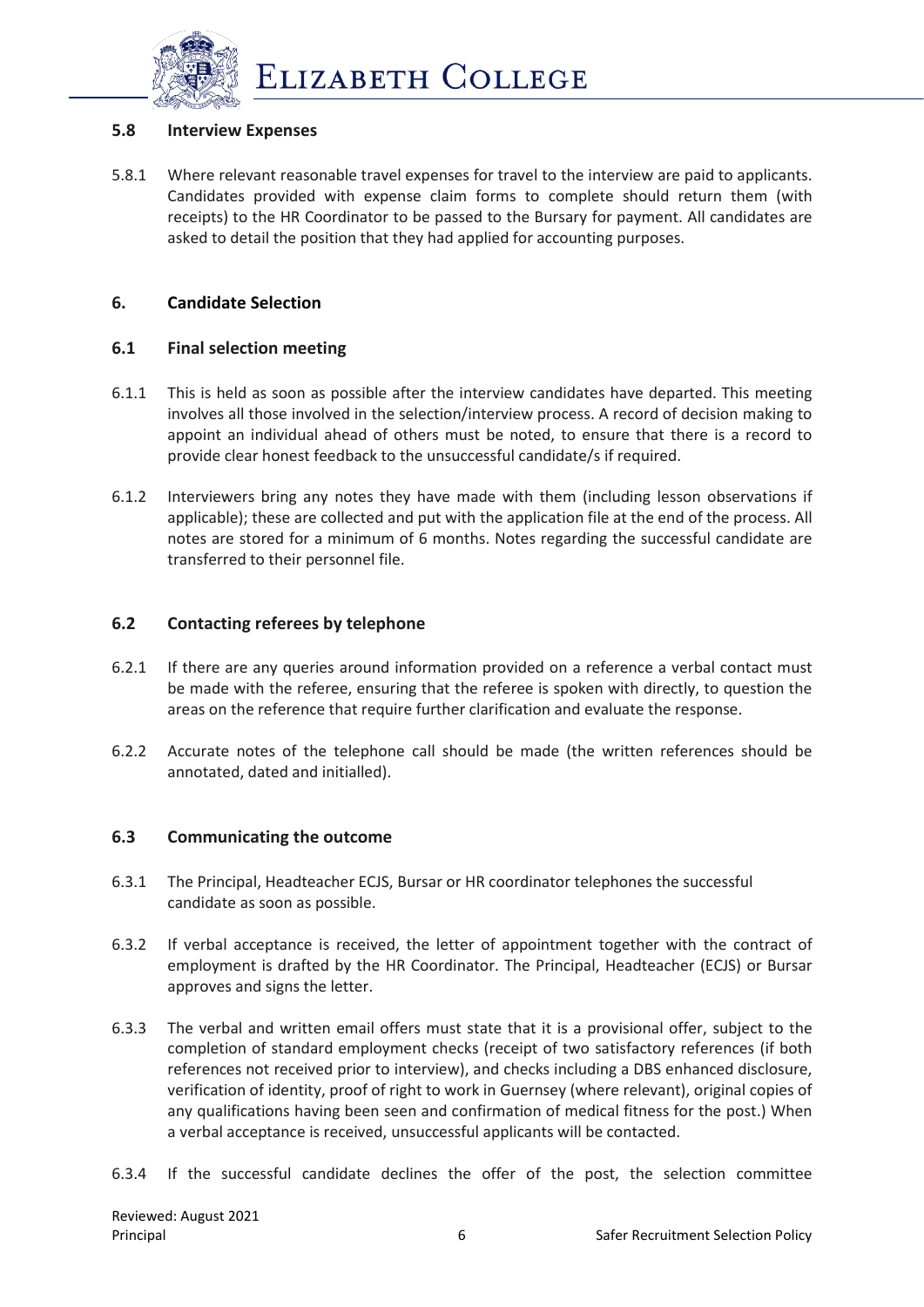

reconvenes or has already agreed an alternative who is contacted.

#### **7. New employee administration and induction**

#### **7.1 Pre-employment vetting checks and commencing employment**

- 7.1.1 A new appointee should not commence employment until all criteria have been met. The process of checking qualifications, verifying identity and prohibitions, suitability of a newly appointed member of staff must be logged carefully on the Single Central Register. Vetting checks will be determined by whether an individual will be involved in regulated activity.
- 7.1.2 All teachers and managers will be checked for the following:
	- a) prohibited from teaching
	- b) prohibition from management (where applicable)
	- c) those that have failed to successfully complete their induction or probation period
	- d) those that may be the subject of a suspension or conditional order imposed by the General Teaching Council for England (prior to abolition) that is still current.

## **7.2 The Single Central Record (SCR)**

- 7.2.1 In addition to the various staff records kept in school and on individual personnel files, a single central record of recruitment and vetting checks is kept in accordance with DfE/ISI requirements. This is kept up to date by the HR Coordinator.
- 7.2.2 The SCR contains details of the following:
	- a) all employees who are employed to work at the school
	- b) all employees who are employed as supply staff to the school whether employed directly or through an agency
	- c) all others who have been chosen by the school to have regular contact with children. This will cover volunteers, directors, peripatetic staff and people brought into the school to provide additional teaching or instruction for pupils but who are not staff members e.g. sports coaches etc.

## **8. Vetting Checks**

#### **8.1 Identity checks and right to work**

8.1.1 All applicants invited to attend an interview at the school will be required to bring their identification documentation such as: passport; birth certificate, driving licence etc. with them as proof of identity/eligibility to work in the UK in accordance with those set out in the Immigration, Asylum and Nationality Act 2006 and the DBS Code of Practice Regulations. Copies of these original documents should be taken, dated and signed to verify that the originals have been seen and these should be retained on personnel files. Electronic checks will be completed in times of COVID 19 (Showing of documents over video link) and original copies will be verified on arrival in Guernsey.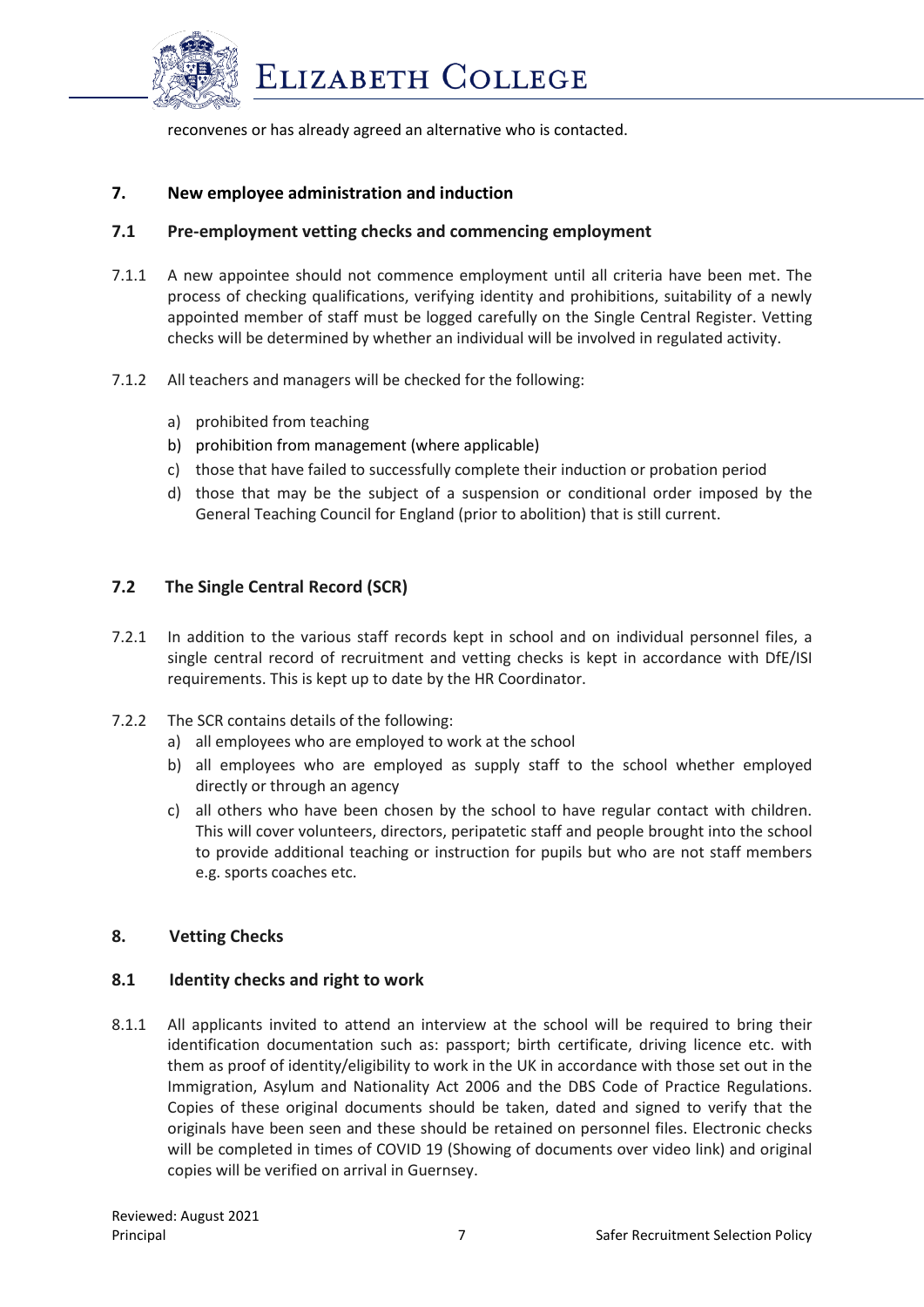

- 8.1.2 Employees of the College who are in regulated activity will require an Enhanced DBS Disclosure, including barred list check.
- 8.1.3 If the candidate does not have a DBS in place at their current employment that can be used (three-month rule), the HR Coordinator should write directly to the successful candidate regarding arrangements for an enhanced disclosure application from the Disclosure and Barring Service. This is before any start date, and as soon as practicable after an appointment, but no earlier than three months before employment commences.
- 8.1.4 In the event that an individual has not yet received their enhanced DBS certificate in advance of their start date, a Risk Assessment would be completed and signed off by the Principal, Headteacher (ECJS) or Bursar. This will include a supervision declaration signed by the individual member of staff to demonstrate they agreed to the additional, required supervision arrangements.
- 8.1.5 It is the College's policy to re-check employee's DBS certificates for any employee that takes non-statutory leave for more than three months (e.g. career breaks etc.) They must be rechecked before they return to work. Parallel entries of subsequent DBS checks will be recorded on the SCR. A return to work after a period of statutory leave is not a new appointment, nor a break in service. Therefore, if the leave is statutory (e.g. maternity/ paternity leave, etc.) a DBS check is not required.
- 8.1.6 Members of staff at the school should be made aware of their obligation to inform the Principal, Headteacher ECJS, Bursar of any cautions or convictions that arise between these checks taking place.

## **8.2 Additional checks on those who have lived abroad**

8.2.1 The application for an enhanced DBS check may be submitted whilst an applicant is overseas so long as identity documents have been checked from a reliable source. If the applicant has lived abroad for more than three months in the last five years, they will be asked to provide the school with evidence, such as an official certificate of good conduct, or police or criminal record check from their country of origin. Extra references may also be required.

# **8.3. Medical Fitness**

- 8.3.1 There are certain questions the College may ask at an interview stage to determine whether applicants can undertake a function which is intrinsic to the job.
- 8.3.2 Anyone appointed to a post involving regular contact with children must possess the appropriate level of physical and mental fitness before any appointment offer is confirmed. All successful applicants are requested to complete a confidential medical declaration and where appropriate a doctor's medical report may be required which each applicant must have expressly consented to.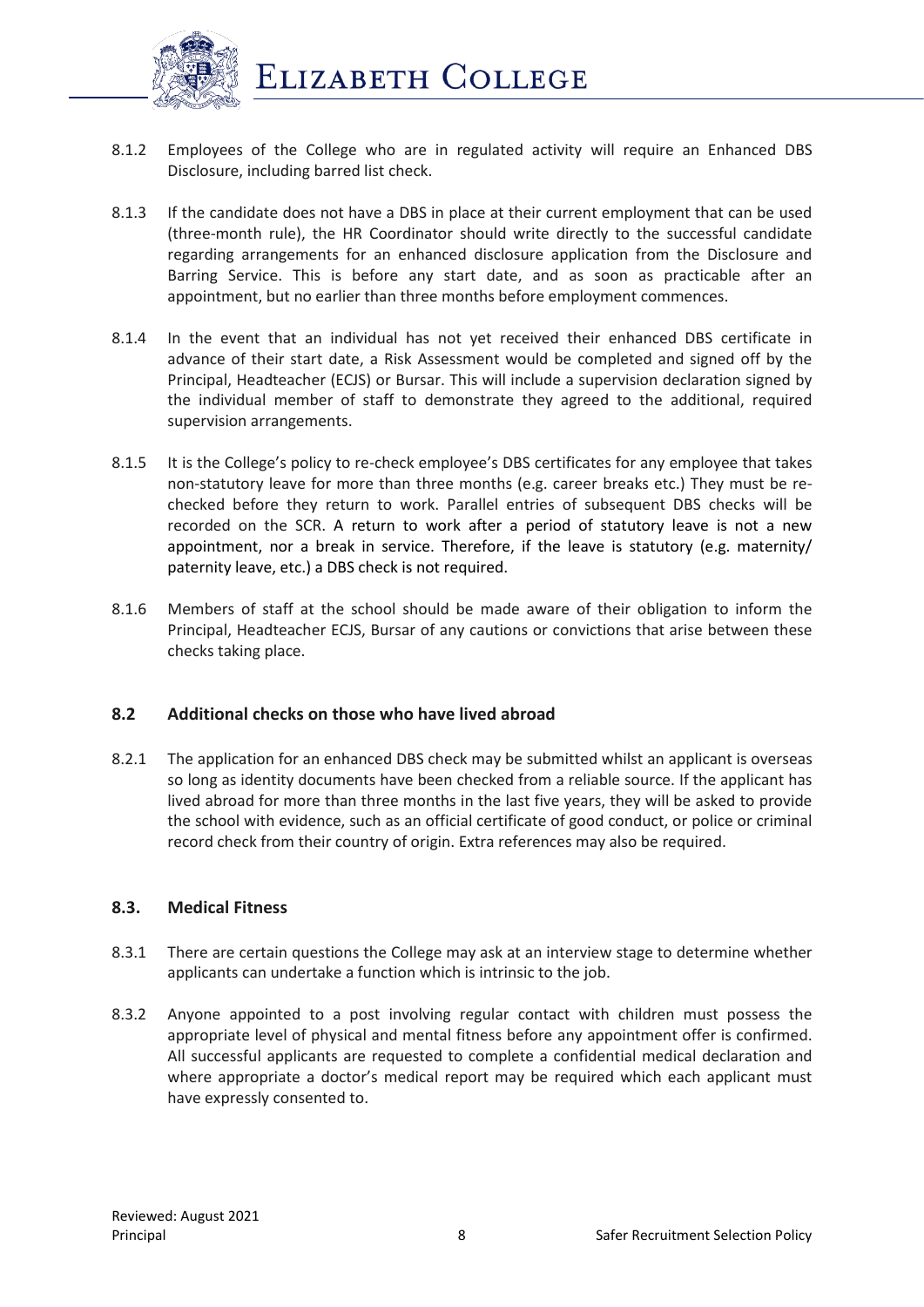

## **8.4 Qualifications**

8.4.1 If necessary, new employees will be asked to bring in original documents or certificates of relevant registration, training or qualifications so that copies can be lodged on their personnel file.

## **8.5 Disqualification**

8.5.1 Under the Childcare Act 2006 and the Childcare (Disqualification) Regulations 2009 staff can be disqualified, from working in or being concerned in the management of childcare. Any employee likely to fall into this category completes a declaration form and is asked to keep the College informed of any changes in their personal circumstances. This form is completed annually by staff in the Junior School. Annual written reminders of this requirement are completed..

## **8.6 Rehabilitation of Offenders disclosure**

- 8.6.1 The College is exempt from the Rehabilitation of Offenders Act 2002 and therefore all convictions, cautions and bind-overs, including those considered as 'spent', must be declared. If an applicant has a criminal record this will not automatically debar them from employment. Each case will be assessed individually and fairly.
- 8.6.2 Any employee who is convicted of, or cautioned for, any offence during their employment with the school must immediately notify in writing the Principal, Headteacher ECJS, or Bursar of the offence and penalty.

## **8.7 Induction**

- 8.7.1 All new staff new will be required to undertake induction training. This will include:
	- induction meeting and briefing with their line manager and/or Assistant Principal (PPC)
	- safeguarding training
	- provision of key safeguarding policies: KCSIE; the safeguarding policy; the staff code of conduct; equal opportunities policy; and the whistleblowing policy
	- health and safety training
	- A checklist to record that they have read and understood the key College policies
	- completion of a written induction checklist(s) for each role they take at school.
	- Teachers will complete a pre-appraisal process linked with a probationary period
	- Support staff will complete a probationary process

## **8.8 Record Retention/Data Protection**

8.8.1 All interview notes on all applicants will be retained for a period of 6 months after which time the notes will be destroyed (i.e. shredded). The six-month retention period is in accordance with the Data Protection (Bailiwick of Guernsey) Law 2017 and will also allow the College to deal with any data access requests, recruitment complaints or to respond to any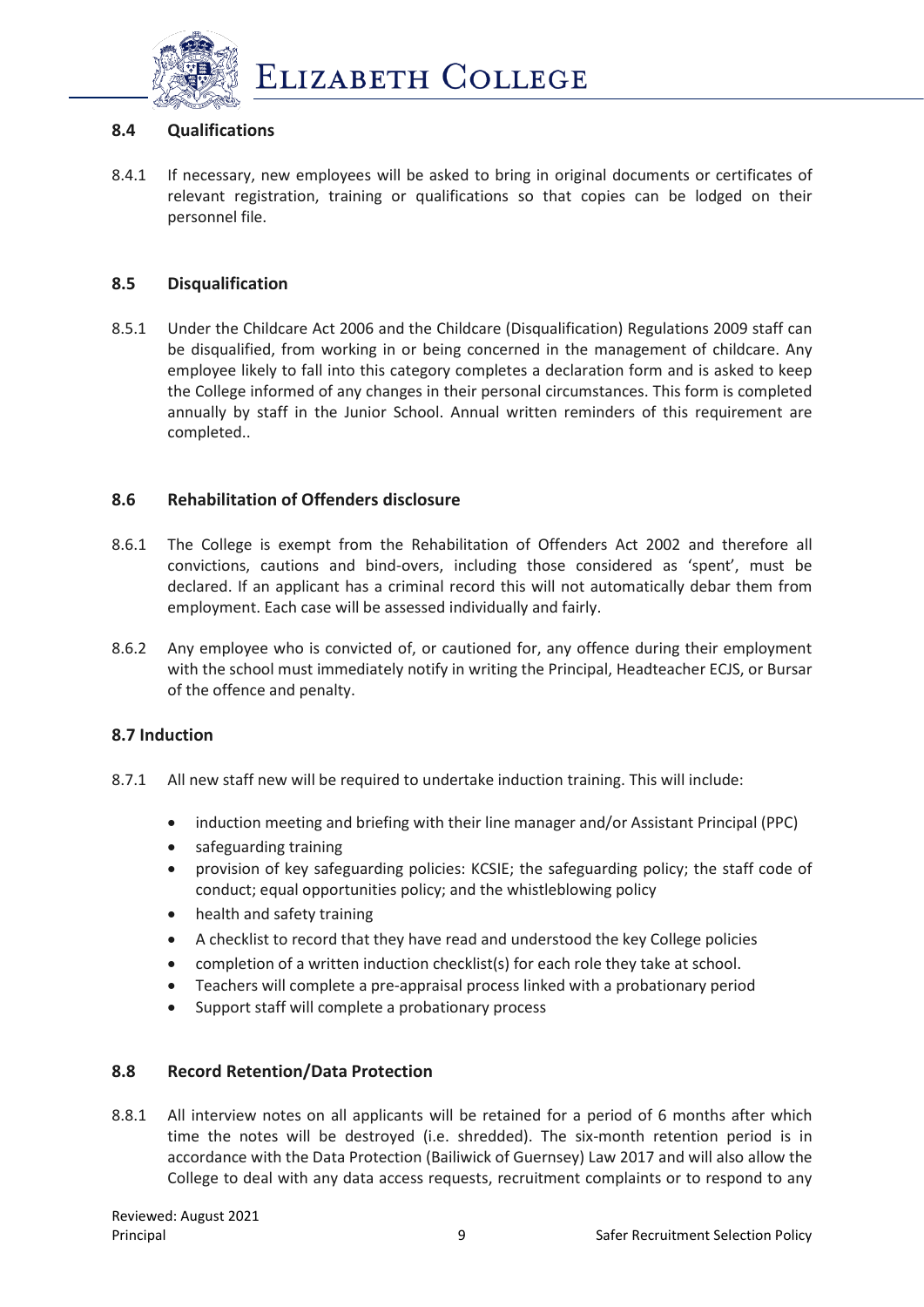

complaints made to an employment tribunal. The notes of those appointed will be kept on their personnel files.

## **8.9 Data Protection**

- 8.9.1 The organisation processes information about an individual's criminal convictions in accordance with its [data protection policy](http://www.xperthr.co.uk/policies-and-documents/data-protection-policy-compliant-with-the-gdpr-/162690/) / policy on processing special categories of personal data. Data collected during recruitment is held securely and accessed by, and disclosed to, individuals only for the purposes of completing the recruitment process. Inappropriate access or disclosure of employee data constitutes a data breach and should be reported in accordance with the organisation's data protection policy, immediately. It may also constitute a disciplinary offence, which will be dealt with under this disciplinary procedure.
- 8.9.2 Once an individual is recruited, information about his/her criminal record gathered during the vetting process will not be transferred to his/her personnel file.
- 8.9.3 The organisation is also committed to going through the proper DBS channels to establish whether an individual has a criminal record. The organisation will not require job applicants or existing employees to use their subject access rights under data protection provisions to provide criminal record details.

#### **8.10 Ongoing Employment**

8.10.1 It is recognised that safer recruitment and selection is not just about the start of employment but should be part of a larger policy framework for all staff. The College will therefore provide ongoing training and support for all staff, as identified through the annual review/appraisal procedure.

## **8.11 Monitoring**

8.11.1 The Principal is responsible for ensuring that this policy is monitored and evaluated throughout the College. Annual monitoring will be undertaken through formal audits of job vacancies and a yearly safer recruitment evaluation audit which will be presented to the Board as part of the link director (safeguarding)'s report. The link director (safeguarding) has the responsibility for monitoring this policy and the SCR.

## **8.12 Use of Contractors**

8.12.1 Contractors that are used within the schools must comply with the schools safeguarding expectations. The identity of contractors will be checked on arrival by the College and may also require a risk assessment. Employees of contractors who work at school on a long-term basis will be subject to the same employment checks as school employees.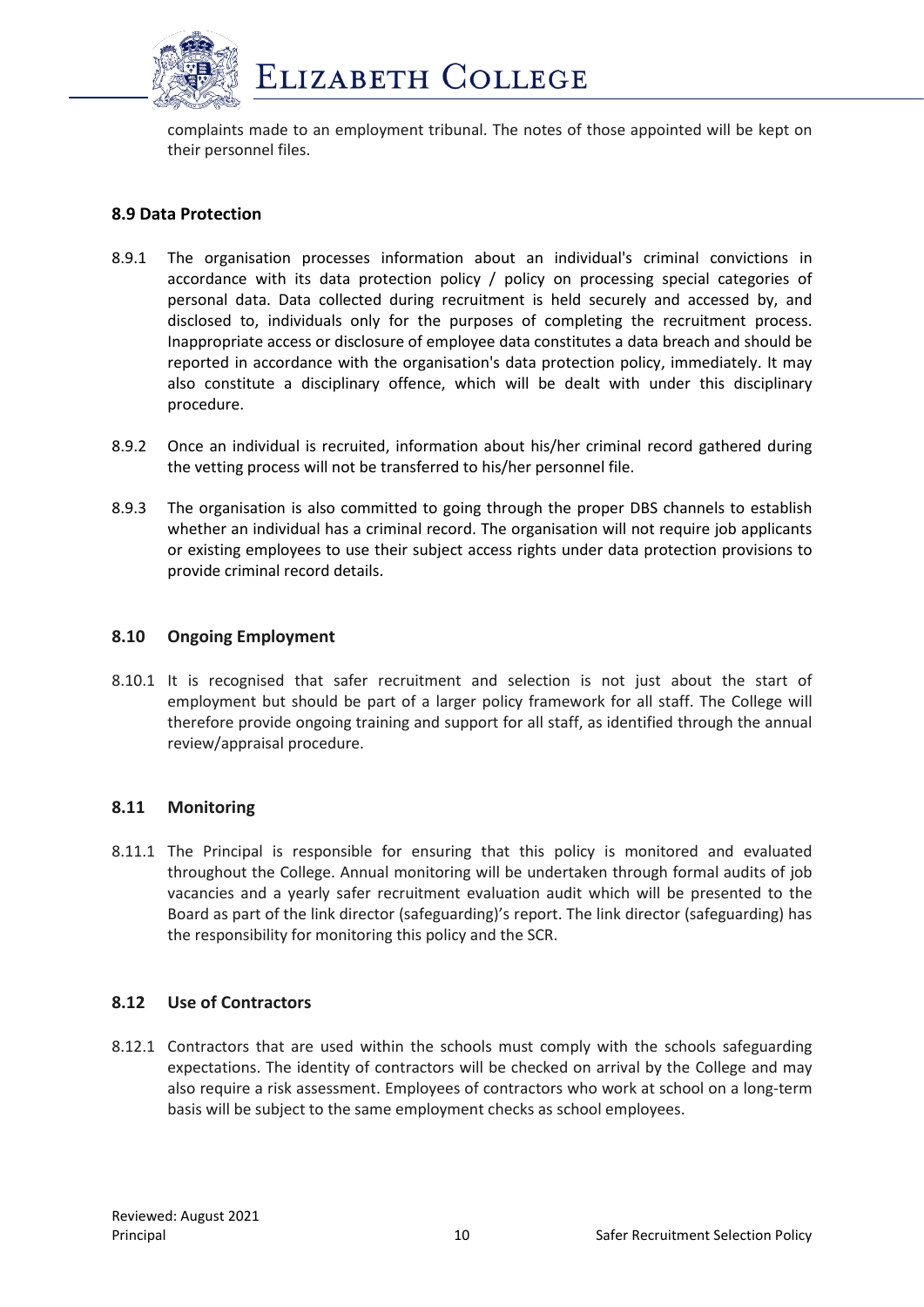

# **8.13 Supply staff/agency workers**

- 8.13.1 Written confirmation is requested from supply agencies that it has satisfactorily completed all relevant checks for that post, including an enhanced DBS disclosure, and confirming whether the DBS discloses any information and that it is not more than three months old (or three years old if they have been in continuous employment with that same agency).
- 8.13.2 The agency and worker must provide to the school the following documents ahead of commencement:
	- supply agency letter confirming that all relevant recruitment paperwork is in place
	- copy of the DBS certificate
	- photographic identification.
- 8.13.3 A record of the checks for supply staff will be included in the Single Central Register (SCR). Access to the check is only required where there is information contained in the enhanced DBS Disclosure. Any such information would be treated as confidential and a documented risk assessment conducted.
- 8.13.4 Identity checks will be carried out to confirm that an individual arriving at the school is the individual whom the agency has referred and that any notes provided on the DBS of previous cautions or convictions noted are acceptable for the individual to be working within the school. This decision will be taken by the Principal/Headteacher ECJS.

#### **8.14 Volunteers**

- 8.14.1 Volunteers who are working within the College must gain the authorisation of the Principal, Headteacher (ECJS) or Bursar. Volunteers are assessed to see whether they will be in regulated activity; if they are they will be asked to complete identity checks, a reduced application form, an enhanced disclosure from the DBS will be applied for, and the appropriate supervision will be implemented where appropriate. They may also be asked for references and may require an informal interview. Where checks are carried out these will be recorded on the single central register.
- 8.14.2 One off volunteers for day outings, school concerts etc. do not require vetting checks but must not be left unsupervised or undertake personal care and must be risk assessed.
- 8.14.3 Regular volunteers receive a letter of agreement confirming that they will not be asked to take sole responsibility for any individual pupils or groups and that they should always expect to have the support of a member of staff and work under their supervision, support and guidance. This member of staff is identified in this letter.
- 8.14.4 All volunteers are asked to read the staff code of conduct and the safeguarding policy to acknowledge in writing that they have understood these and have no further questions.

#### **8.15 Visiting Speakers**

8.15.1 As visiting speakers are not left alone with students, they are not subject to safe recruitment